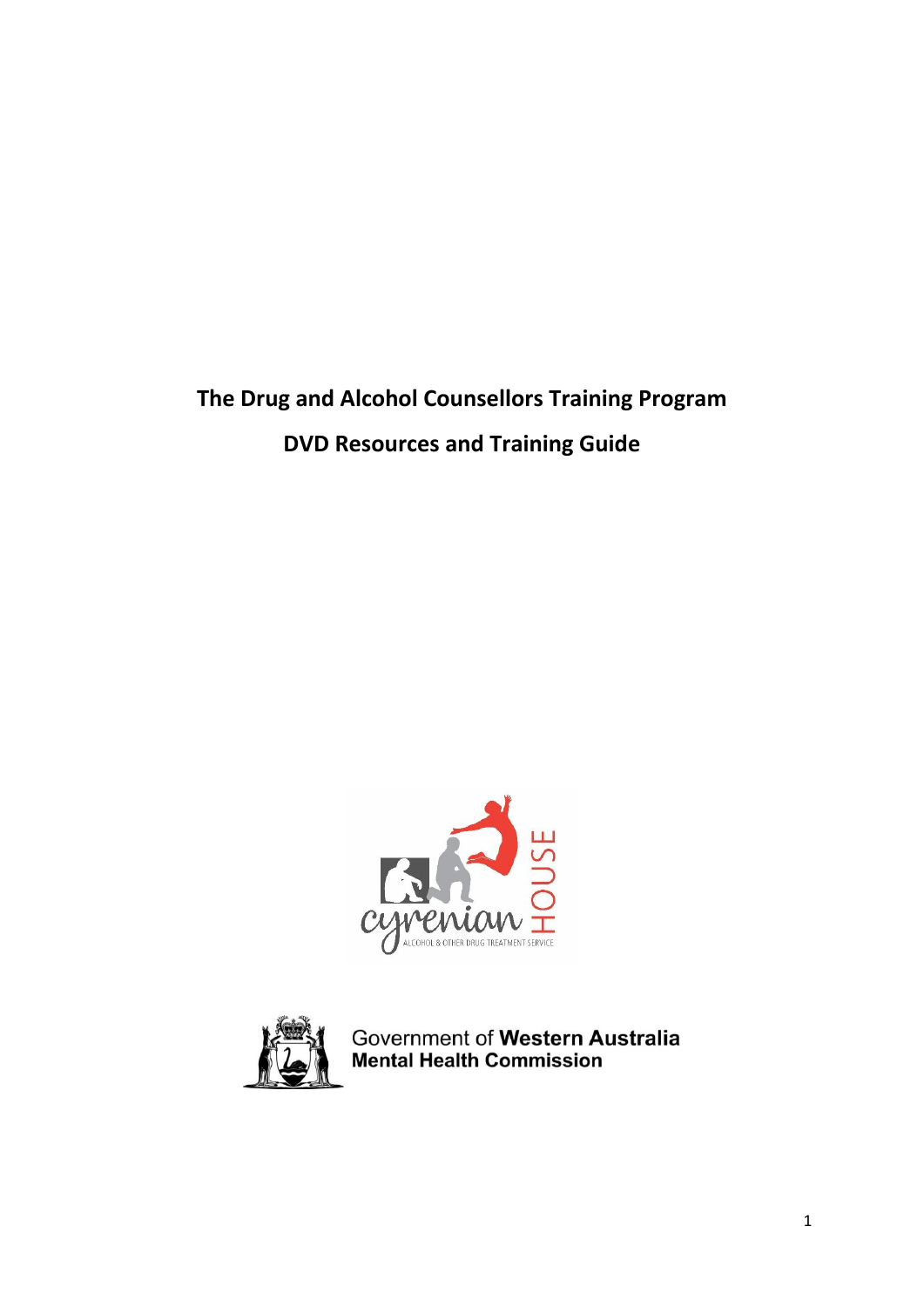# **Contents**

| <b>Teaching Points</b> |  |
|------------------------|--|
|                        |  |
|                        |  |
|                        |  |
|                        |  |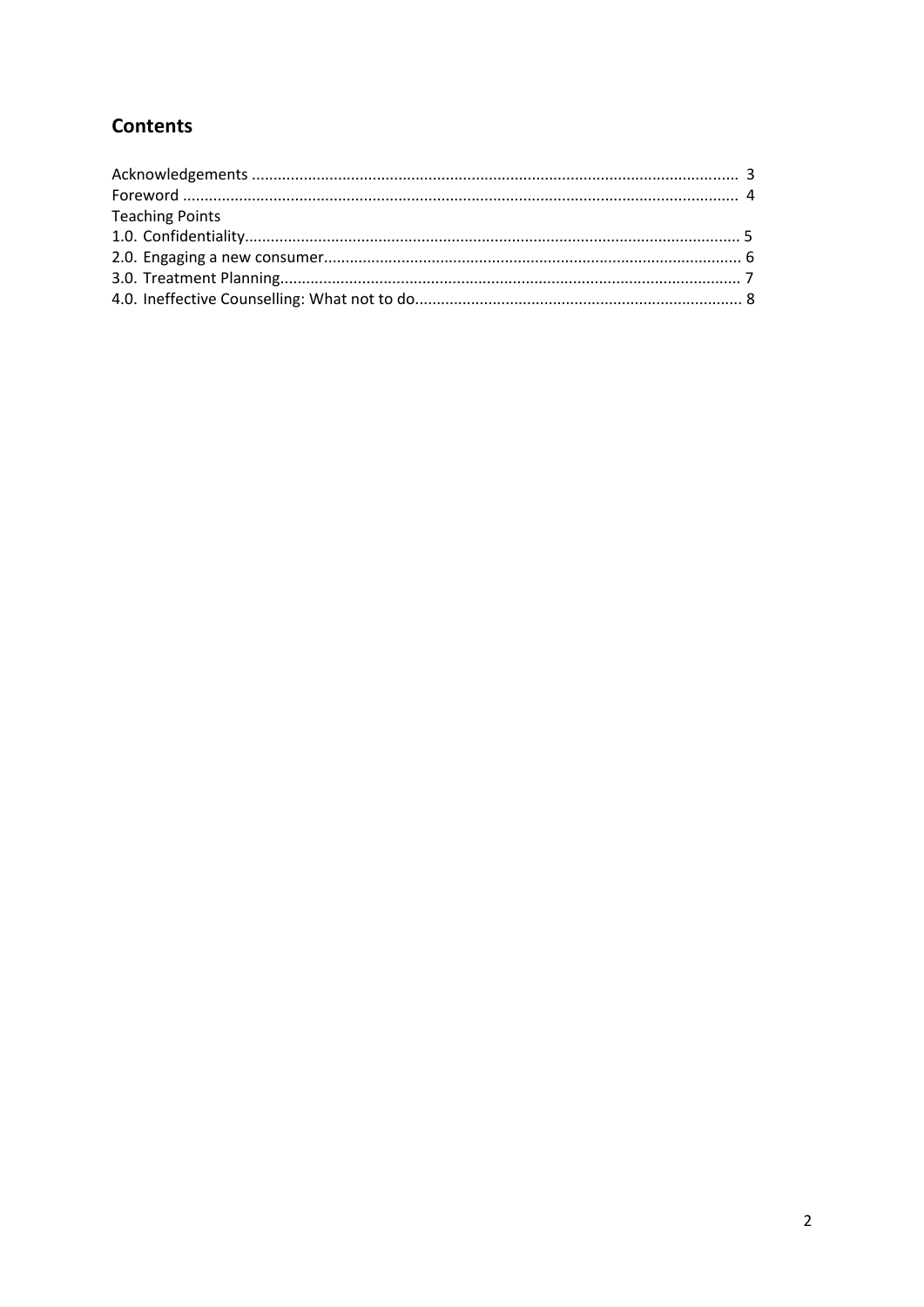# **Acknowledgements**

This resource was developed in consultation and collaboration with the following agencies and people:

- Nicola Iannantuoni (General Manager Non-residential Services) Cyrenian House
- Rachael Rae (Senior Workforce Development Officer) Workforce Development, Mental Health Commission
- Judi Stone (Manager Workforce Development) Workforce Development, Mental Health Commission

This resource was made possible through funding received from the WA Primary Health Alliance.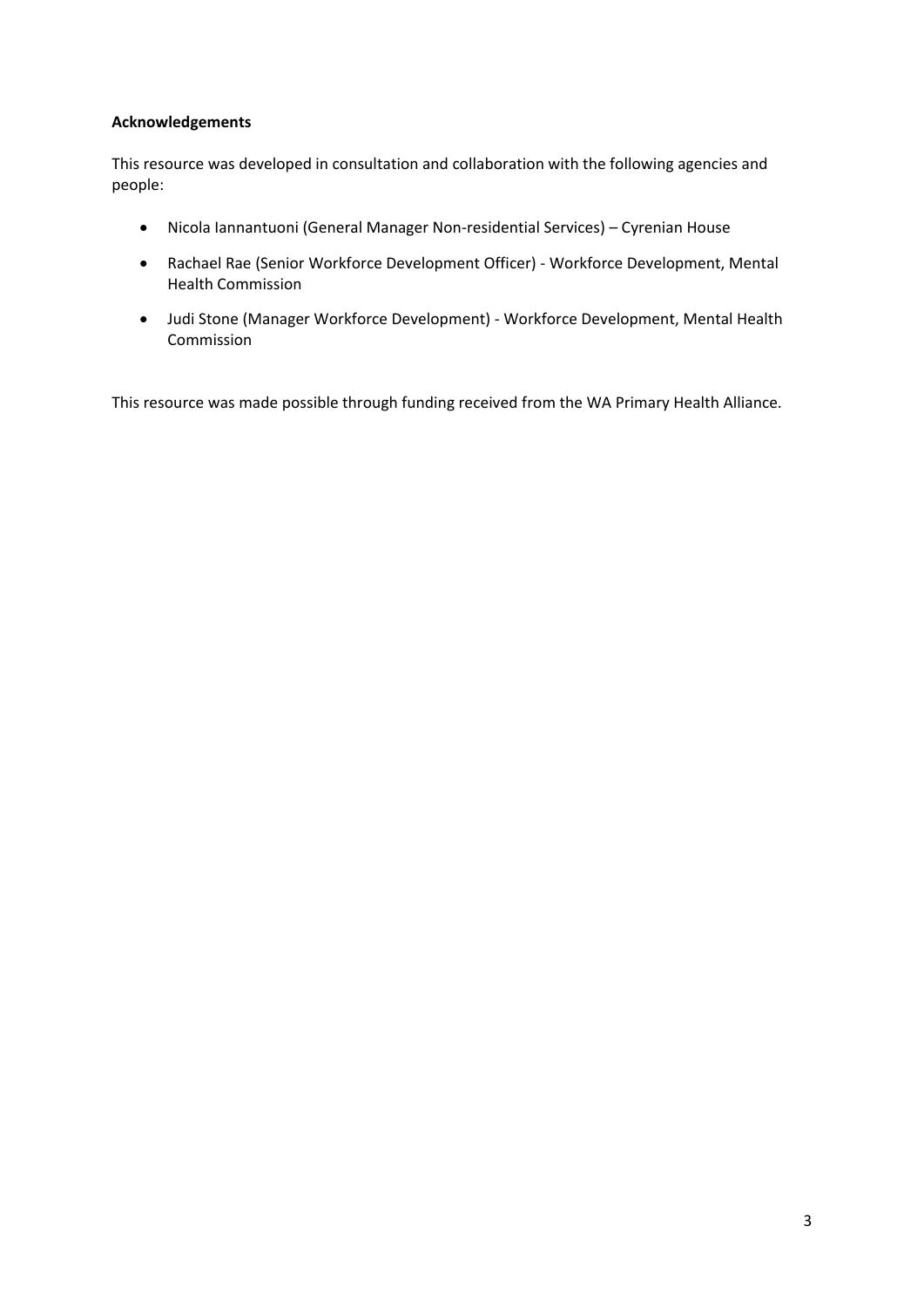# **Foreword**

*The Drug and Alcohol Counsellors Training Program DVD Resources* consists of audio-visual scenarios both with and without teaching text. Expanded text outline key teaching points are also included within this package.

This resource has been designed to support trainers who are delivering training to frontline workers, with the purpose of supporting the workers knowledge, development, competence and confidence of core counselling skills required for effective AOD counselling.

Prior to delivering any training using this package, trainers should familiarise themselves with the audio-visual resource and all information provided in the teaching points. It is highly recommended that presenters are acquainted with relevant core counselling skill literature.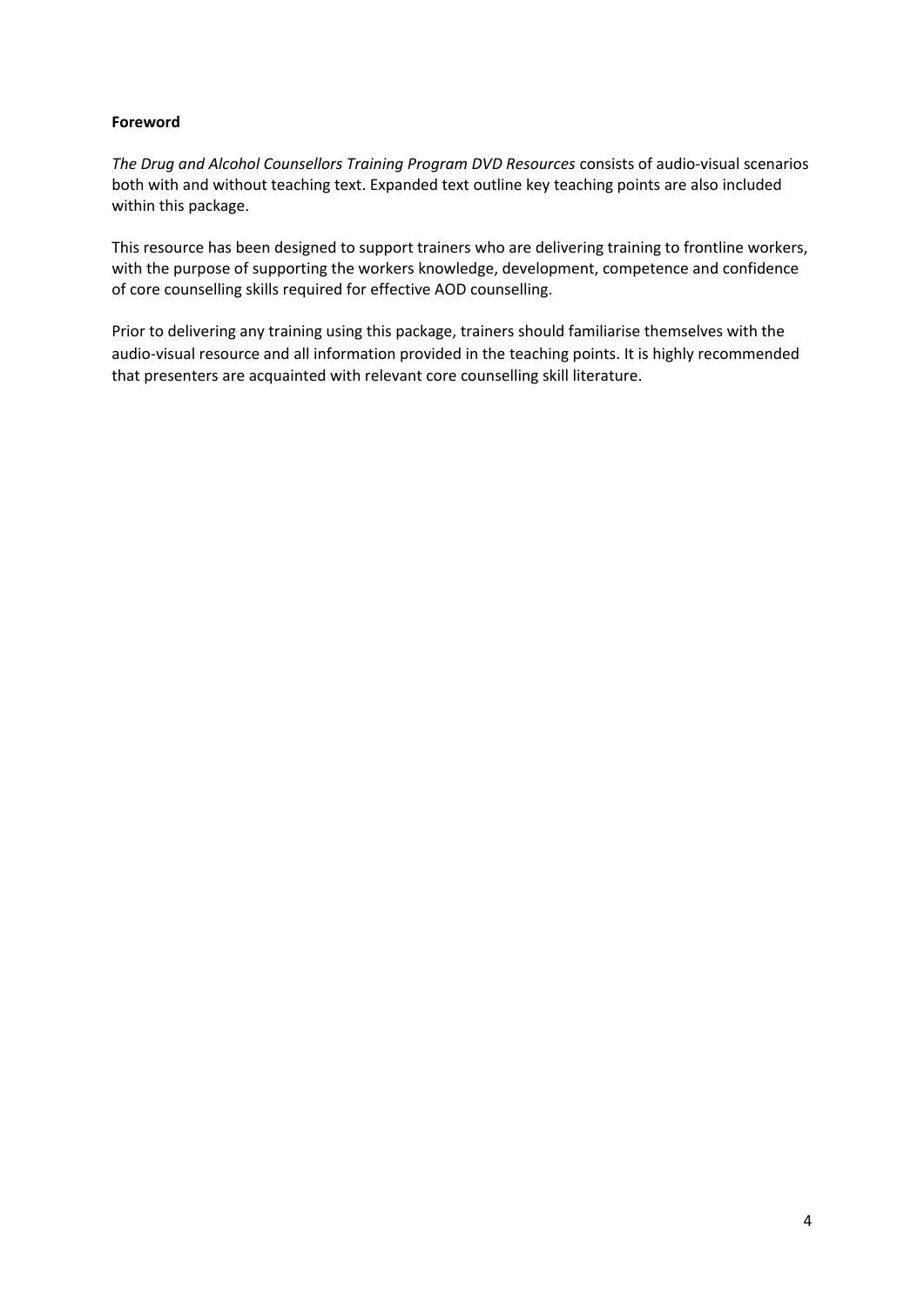#### **Teaching Points - Confidentiality**

- Breach of confidentiality is a considered process and informed by policy and done in consultation with senior management. It should not be a decision made in isolation by a clinician.
- All forms need to be explained within the session to ensure the consumer has a comprehensive understanding of the limitations of confidentiality. Complete all forms within the counselling room, not in the waiting room. This process also ensures literacy issues are not a barrier to treatment engagement and informed consent.
- Release of information is an ongoing working document which requires regular review. If a consumer revokes authority to release information or wants to add an additional person/service to the release of information, a new form needs to be completed as opposed to changes being made to the original form. Any previous forms will then become invalid. It is therefore important to ensure all required individuals or services whom the consumer consents information being released to are listed on the new form.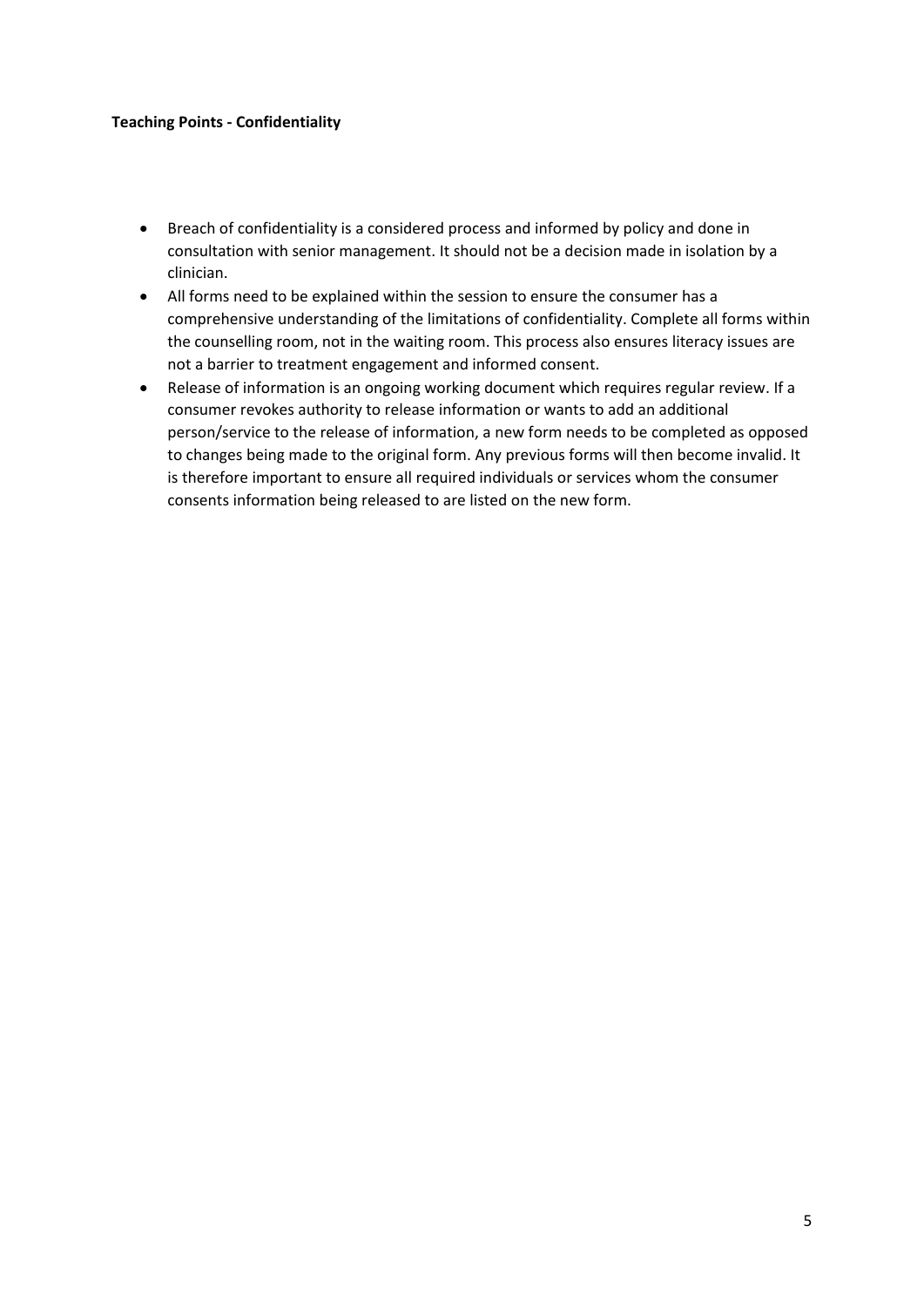#### **Teaching Points - Engaging a new consumer**

- When engaging a consumer, it is important to be mindful of the number of questions versus reflections. Reflections allow clinicians to facilitate ongoing consumer engagement, ensure the consumer feels heard and assist rapport building. A balance of reflections and questions will allow clinicians to learn more about the consumer, developing a strong therapeutic alliance, whilst avoiding the feeling of interrogation.
- Consumer goals can range from abstinence, to changes in using behaviour, to harm reduction. Treatment goals need to be consumer led. A one size fits all approach will not work. Goals need to be meaningful and individualised to the consumer.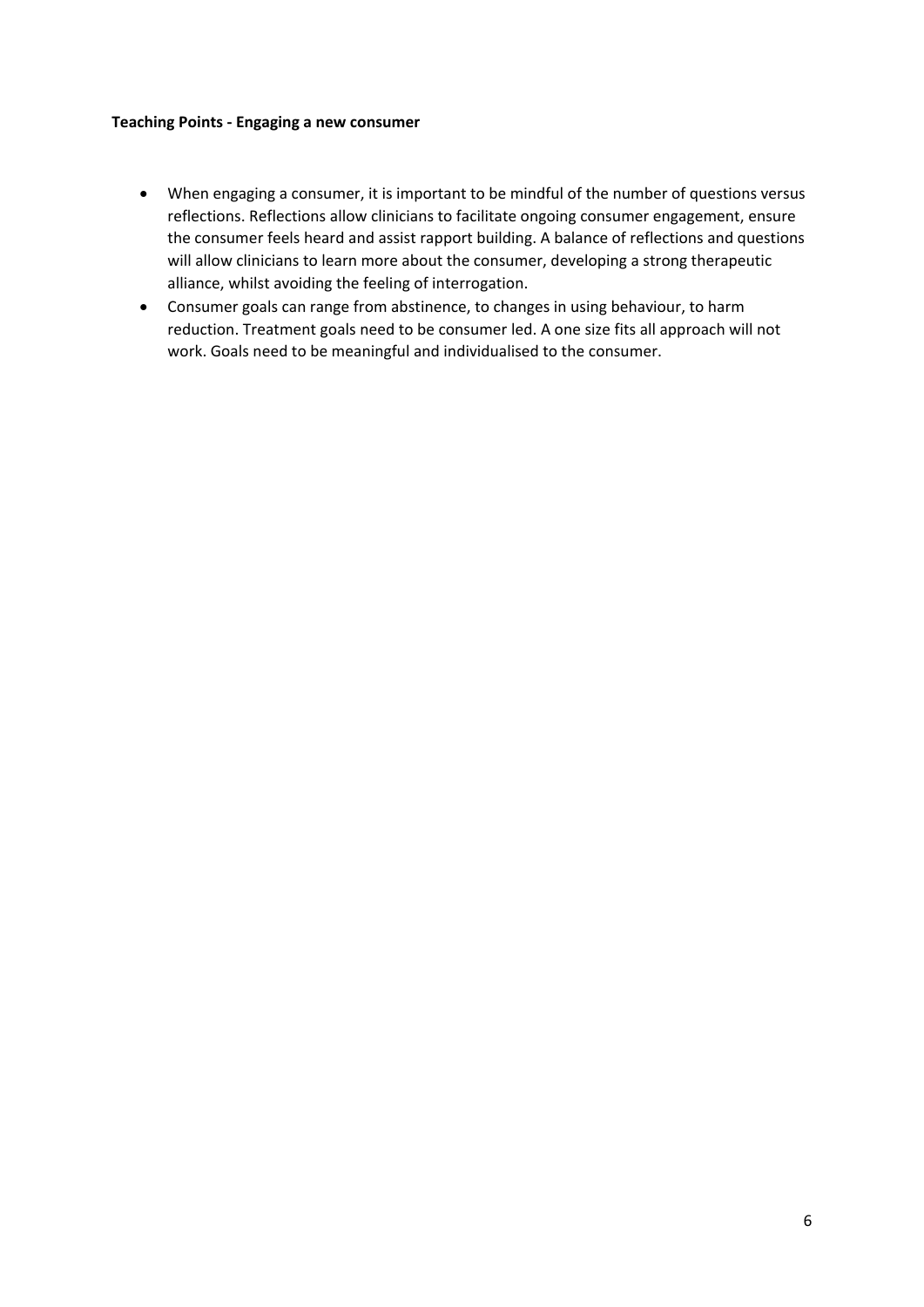# **Teaching Points - Treatment planning**

- Treatment planning involves developing a detailed plan of what treatment intervention will take place.
- Treatment plans help to ensure sessions are focussed and goal oriented
- A treatment plan is developed in consultation with the consumer
- The plan outlines the different goals that will be worked towards in treatment and clarifies each person's responsibilities in achieving these goals
- Treatment plans should be based around informing the plans/goals of treatment for a specific timeframe (generally six attended counselling sessions). Following this timeframe, the treatment plan should be reviewed for what has been achieved, in addition to any further goals still remaining. If further goals remain, a new treatment plan should be developed.
- A treatment plan is a process rather than an event. Goals need to be evaluated, assessed and re-set.
- Goals outlined within a treatment plan should be "SMART Goals".
- **S**pecific clear, not vague. Setting specific goals is related to better goal achievement because it removes ambiguity (Kaminer, Ohannessian, McKay, Burke, & Flannery, 2018). If possible, set dates, times and identify resources that will be needed to achieve the goal
- **M**easurable can be measured in quantity or time in order to assist consumers to monitor their progress and identify when their goals have been reached
- **A**chievable realistically able to be achieved
- **R**ealistic can be attained along with other commitments
- **T**ime-limited the goal can be achieved within a specified time frame.

(Farrand & Woodford, n.d; Fenn & Byrne, 2013)

- When setting goals within a treatment plan it is important to look broader than just the consumers AOD goals. Treatment plans should be holistic, incorporating other areas in a consumers life, including physical and mental health, relationships, finances, employment and social functioning.
- Not all goals need to be addressed within session. As treatment plans are holistic, it is important for the plan to delegate responsibility for each goal to those best positioned to support them. For example, a referral to an employment service to assist with seeking employment. Counsellors should support the attainment of such goals through referrals or the consumer initiating contact directly.